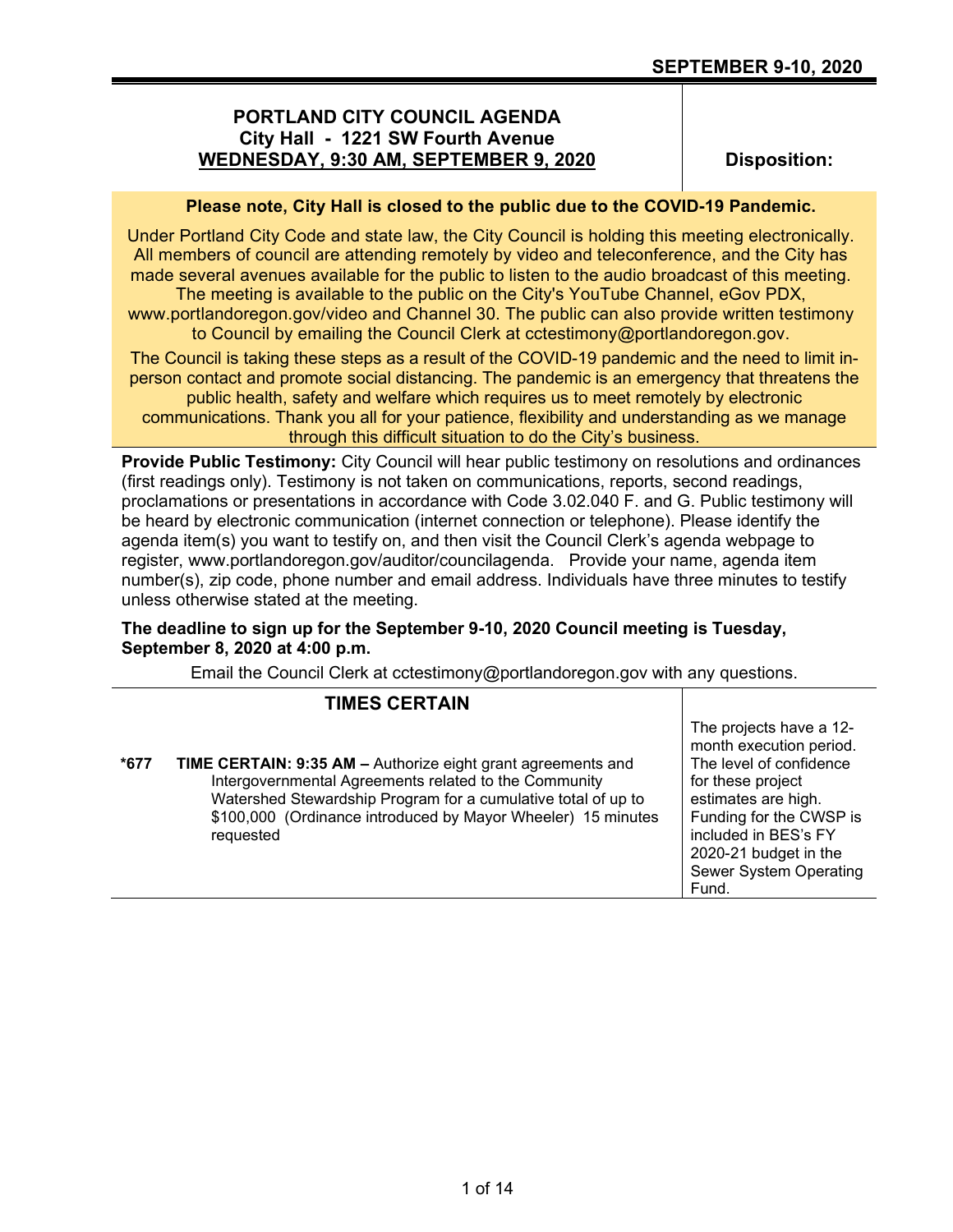## **SEPTEMBER 9-10, 2020**

| 678  | TIME CERTAIN: 9:50 AM - Amend the Building Demolition Code to<br>move implementation details to the administrative rule, update<br>asbestos requirements to conform to state regulations, update<br>demolition inspections language to be consistent with current<br>practices, increase fines for non-compliance, and make other<br>modifications for clarity and consistency and amend fee schedule<br>(Ordinance introduced by Mayor Wheeler; amend Code Chapter<br>24.55 and Portland Policy Document ENB 14.10) 45 minutes<br>requested | BDS does not anticipate<br>direct cost impacts from<br>implementing the<br>updated requirements.<br>The ordinance increases<br>fines for violations that<br>are non-correctable,<br>doubling the fine for the<br>first non-correctable<br>violation, with increasing<br>fines for subsequent<br>violations. This may<br>generate some increased<br>revenue, the extent of<br>which will depend on how<br>successful the increased<br>fines are at discouraging<br>violations. |
|------|----------------------------------------------------------------------------------------------------------------------------------------------------------------------------------------------------------------------------------------------------------------------------------------------------------------------------------------------------------------------------------------------------------------------------------------------------------------------------------------------------------------------------------------------|-------------------------------------------------------------------------------------------------------------------------------------------------------------------------------------------------------------------------------------------------------------------------------------------------------------------------------------------------------------------------------------------------------------------------------------------------------------------------------|
| *679 | TIME CERTAIN: 10:35 AM - Amend contract with F.C. Hurdle<br>Consulting, LLC in the amount of \$15,000 to provide additional<br>community stakeholder engagement consulting services<br>(Ordinance introduced by Mayor Wheeler; amend Contract No.<br>31001591) 15 minutes requested                                                                                                                                                                                                                                                          | The \$15,000 in increased<br>costs for consulting<br>services will be funded<br>from the Office for<br><b>Community Technology's</b><br>existing FY 2020-21<br>resources.                                                                                                                                                                                                                                                                                                     |
|      | <b>CONSENT AGENDA - NO DISCUSSION</b>                                                                                                                                                                                                                                                                                                                                                                                                                                                                                                        |                                                                                                                                                                                                                                                                                                                                                                                                                                                                               |
|      | <b>Mayor Ted Wheeler</b>                                                                                                                                                                                                                                                                                                                                                                                                                                                                                                                     |                                                                                                                                                                                                                                                                                                                                                                                                                                                                               |
|      | <b>Bureau of Development Services</b>                                                                                                                                                                                                                                                                                                                                                                                                                                                                                                        |                                                                                                                                                                                                                                                                                                                                                                                                                                                                               |
| 680  | Amend Seismic Related Definitions for Existing Buildings Code to<br>update references from the old American Society of Civil Engineers<br>standards to the current version of the standards (Ordinance;<br>amend Code Section 24.85.020)                                                                                                                                                                                                                                                                                                     | This ordinance updates<br>the references but does<br>not change the<br>substance of the code<br>itself, so there is no fiscal<br>impact.                                                                                                                                                                                                                                                                                                                                      |
|      | <b>Bureau of Environmental Services</b>                                                                                                                                                                                                                                                                                                                                                                                                                                                                                                      |                                                                                                                                                                                                                                                                                                                                                                                                                                                                               |
| *681 | Authorize the Bureau of Environmental Services to transfer up to<br>\$369,000 to the Peninsula Drainage District #1 for operational and<br>capital expenses expected during FY 2020-21 (Ordinance)                                                                                                                                                                                                                                                                                                                                           | See below.                                                                                                                                                                                                                                                                                                                                                                                                                                                                    |
|      | <b>City Budget Office</b>                                                                                                                                                                                                                                                                                                                                                                                                                                                                                                                    |                                                                                                                                                                                                                                                                                                                                                                                                                                                                               |
|      |                                                                                                                                                                                                                                                                                                                                                                                                                                                                                                                                              |                                                                                                                                                                                                                                                                                                                                                                                                                                                                               |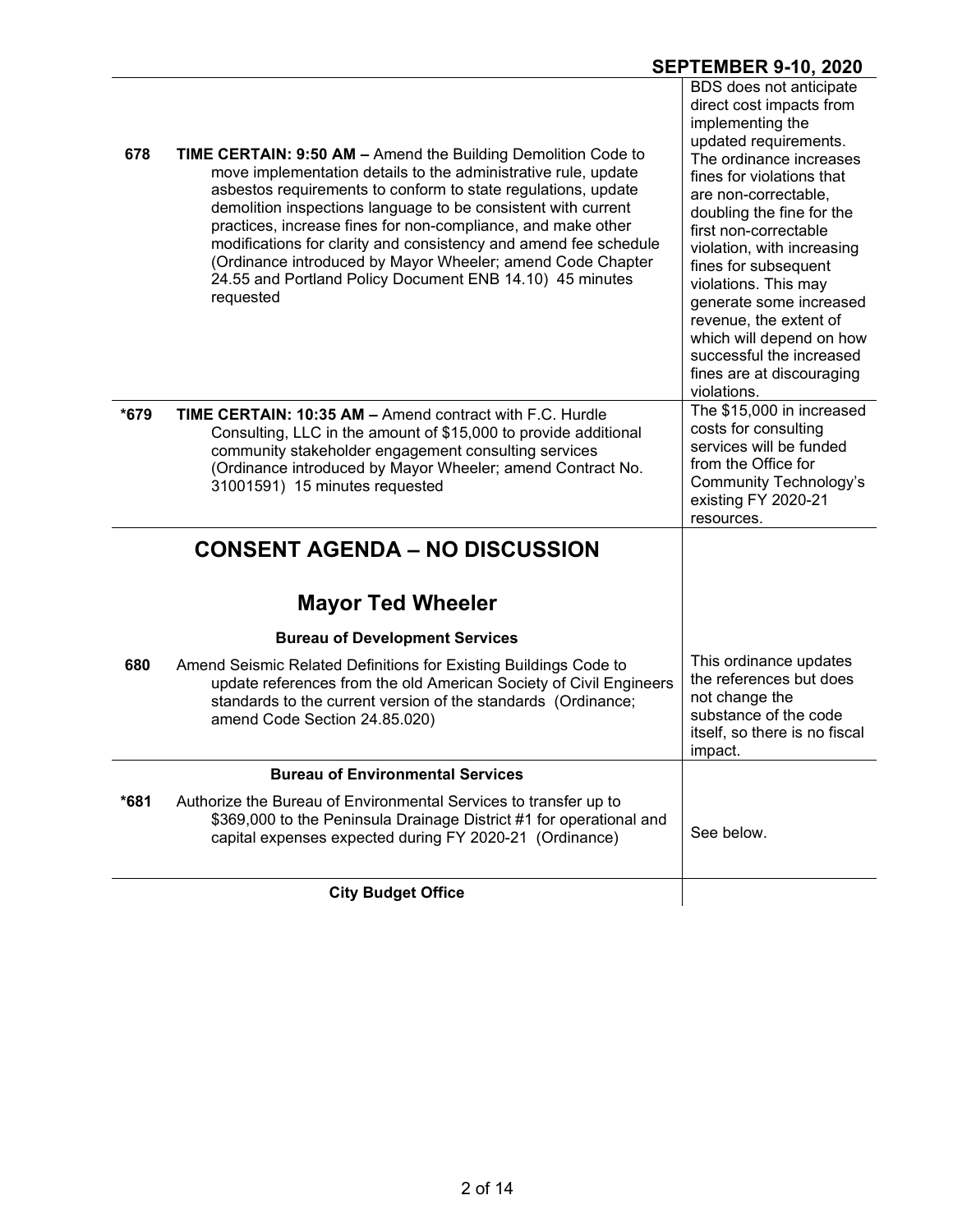|      |                                                                                                                                                                                                                                                                                                                                        | <b>SEPTEMBER 9-10, 2020</b>                                                                                                                                                                                                                                                                                                                                                                                                                                                                                                                                                       |
|------|----------------------------------------------------------------------------------------------------------------------------------------------------------------------------------------------------------------------------------------------------------------------------------------------------------------------------------------|-----------------------------------------------------------------------------------------------------------------------------------------------------------------------------------------------------------------------------------------------------------------------------------------------------------------------------------------------------------------------------------------------------------------------------------------------------------------------------------------------------------------------------------------------------------------------------------|
| *682 | Authorize an Intergovernmental Agreement with Prosper Portland for FY<br>2020-21 economic development activities (Ordinance)                                                                                                                                                                                                           | The total value of the<br>IGA/contract is for<br>\$7,004,102, with<br>\$6,145,662 funded by the<br>General Fund and<br>\$858,440 funded by the<br>Recreational Marijuana<br>Tax. This amount is<br>appropriated in the FY<br>2020-21 Adopted Budget.<br>It is anticipated that the<br>results of Prosper<br>Portland's economic<br>development efforts will<br>lead to job growth and<br>retention as well as to<br>increased economic<br>activity, leading, in turn,<br>to potentially increased<br>revenue to the City.                                                         |
|      | <b>Office of Management and Finance</b>                                                                                                                                                                                                                                                                                                |                                                                                                                                                                                                                                                                                                                                                                                                                                                                                                                                                                                   |
| *683 | Amend contract with Net Assets Corporation to extend term for<br>providing online access to the City's lien docket in a not to exceed<br>amount of \$105,000 (Ordinance; amend Contract No. 30003264)                                                                                                                                  | The agreement's not-to-<br>exceed amount of<br>\$1,550,000 is increased<br>by \$105,000 to a new<br>total not-to-exceed<br>amount of \$1,655,000.<br>The Term is extended<br>from June 30, 2020 to<br>December 31, 2020,<br>unless terminated sooner<br>under the provisions of<br>the Agreement. Net<br>Assets, the developer of<br>the Conduits system, bills<br>the Revenue Division for<br>each search performed.<br>Revenue's Liens Section<br>in turn bills out the cost of<br>these searches plus<br>administrative expenses<br>to the parties performing<br>the searches. |
| *684 | Authorize an Intergovernmental Agreement with Metro Regional<br>Government for the Revenue Division of the Bureau of Revenue<br>and Financial Services to administer the Metro Supportive Housing<br>Services Tax (Ordinance)                                                                                                          | See below.                                                                                                                                                                                                                                                                                                                                                                                                                                                                                                                                                                        |
| *685 | Amend contract with FAST Enterprises, LLC, to increase contract<br>amount by \$27,807,054 and extend the contract term by up to 15<br>months to incorporate Metro's Supportive Housing Services<br>personal and business income taxes into the Revenue Division's<br>Integrated Tax System (Ordinance; amend Contract No.<br>30006958) | See below.                                                                                                                                                                                                                                                                                                                                                                                                                                                                                                                                                                        |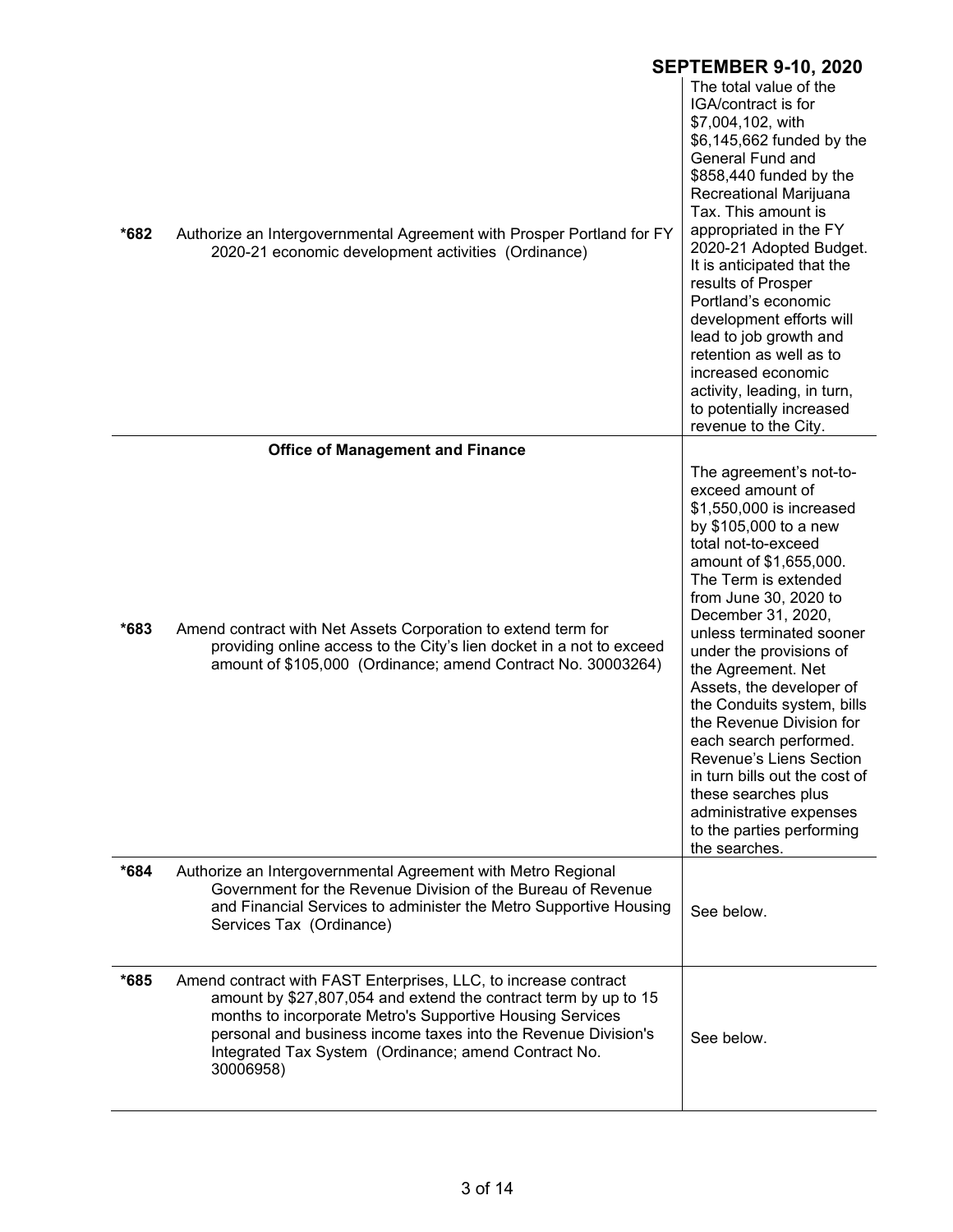# **SEPTEMBER 9-10, 2020**

| *686 | Pay settlement of Leonette Fauria bodily injury claim in the sum of<br>\$16,972 involving the Office of Management & Finance<br>(Ordinance)                                                                                                   | The source of funding is<br>the City's Insurance and<br>Claims Fund. All costs of<br>the settlement are in the<br>current fiscal year.                                                                                                                                                            |
|------|-----------------------------------------------------------------------------------------------------------------------------------------------------------------------------------------------------------------------------------------------|---------------------------------------------------------------------------------------------------------------------------------------------------------------------------------------------------------------------------------------------------------------------------------------------------|
| *687 | Pay settlement of Sally Seeger employment discrimination lawsuit in the<br>sum of \$150,000 involving the Portland Bureau of Transportation<br>(Ordinance)                                                                                    | The sources of funding<br>are the City's Insurance<br>and Claims Fund and<br>Payroll. All costs of the<br>settlement are in the<br>current fiscal year.                                                                                                                                           |
| 688  | Amend Business License Law Code related to the administration of the<br>Residential Rental Registration Program and housekeeping<br>changes (Ordinance; amend Code Chapter 7.02)                                                              | The proposed code<br>changes should not have<br>a material impact on City<br>revenue or expenses.<br>Among other minor<br>changes, creating a<br>definition of "Residential<br>Rental Unit" should<br>reduce taxpayer<br>confusion and increase<br>compliance.                                    |
|      | <b>Commissioner Jo Ann Hardesty</b>                                                                                                                                                                                                           |                                                                                                                                                                                                                                                                                                   |
|      | <b>Portland Fire &amp; Rescue</b>                                                                                                                                                                                                             |                                                                                                                                                                                                                                                                                                   |
| 689  | Authorize an Intergovernmental Agreement with Burlington Water<br>District for fire prevention, suppression and emergency response<br>services effective July 1, 2020 through June 30, 2030 (Ordinance)                                       | No fiscal impact. The<br>bureau's budget includes<br>ongoing revenue from the<br><b>Burlington Water District</b><br>to provide these services.                                                                                                                                                   |
|      | <b>Commissioner Chloe Eudaly</b>                                                                                                                                                                                                              |                                                                                                                                                                                                                                                                                                   |
|      | <b>Bureau of Transportation</b>                                                                                                                                                                                                               |                                                                                                                                                                                                                                                                                                   |
| 690  | Amend Local Improvement District procedure for technical clarifications<br>(Ordinance; amend Code Chapter 17.08)                                                                                                                              | According to PBOT, the<br>Code updates reflect past<br>financial practices, and<br>no significant financial<br>impact<br>is anticipated.                                                                                                                                                          |
|      | <b>Commissioner Amanda Fritz</b>                                                                                                                                                                                                              |                                                                                                                                                                                                                                                                                                   |
|      | <b>Water Bureau</b>                                                                                                                                                                                                                           |                                                                                                                                                                                                                                                                                                   |
| 691  | Accept contract with Pioneer Waterproofing Company, Inc. for the<br>construction of the Mt. Tabor Reservoirs Preservation Project -<br>Phase 2 as complete, release retainage, and authorize final<br>payment (Report; Contract No. 30006778) | This ordinance<br>recognizes Phase 2 of<br>the Mt. Tabor Reservoirs<br>Preservation Project as<br>complete. The project<br>finished \$73,579 or 8.9%<br>over project budget.<br>These costs will be<br>absorbed into the Water<br>Fund's existing budget<br>with no significant fiscal<br>impact. |
|      | <b>Auditor Mary Hull Caballero</b>                                                                                                                                                                                                            |                                                                                                                                                                                                                                                                                                   |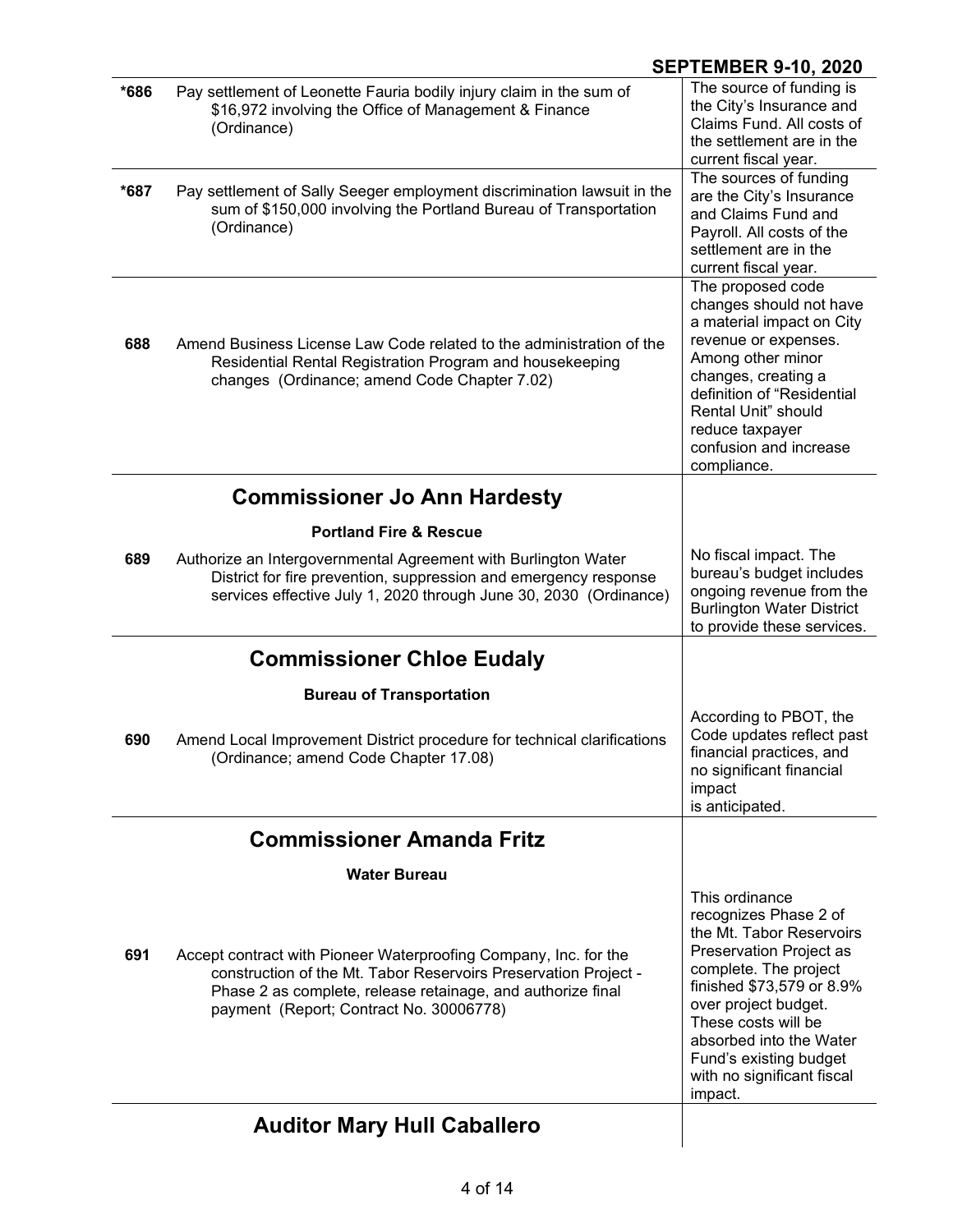| 692 | Certify August 11, 2020 Municipal Special Election results, proclaim<br>candidate elected (Report)                                                                                                                                                                                           | <b>SEPTEMBER 9-10, 2020</b><br>This special election was<br>administered by<br>Multnomah County and<br>the full cost of the special<br>election is to be<br>determined. The cost is<br>estimated to fall between<br>\$500,000 and \$700,000.<br>The Auditor's Office will<br>request this resource<br>from the General Fund in<br>the Fall Supplemental<br>Budget in alignment with<br>administrative rule 2.01. |
|-----|----------------------------------------------------------------------------------------------------------------------------------------------------------------------------------------------------------------------------------------------------------------------------------------------|------------------------------------------------------------------------------------------------------------------------------------------------------------------------------------------------------------------------------------------------------------------------------------------------------------------------------------------------------------------------------------------------------------------|
|     | <b>REGULAR AGENDA</b>                                                                                                                                                                                                                                                                        |                                                                                                                                                                                                                                                                                                                                                                                                                  |
|     | <b>Mayor Ted Wheeler</b>                                                                                                                                                                                                                                                                     |                                                                                                                                                                                                                                                                                                                                                                                                                  |
|     | <b>Bureau of Environmental Services</b>                                                                                                                                                                                                                                                      |                                                                                                                                                                                                                                                                                                                                                                                                                  |
| 693 | Authorize the Bureau of Environmental Services to enter into an<br>Intergovernmental Agreement with the City of Lake Oswego to<br>cooperate on a potential replacement of the Tryon Creek<br>Wastewater Treatment Plant via a public-private partnership<br>(Ordinance) 15 minutes requested | See below.                                                                                                                                                                                                                                                                                                                                                                                                       |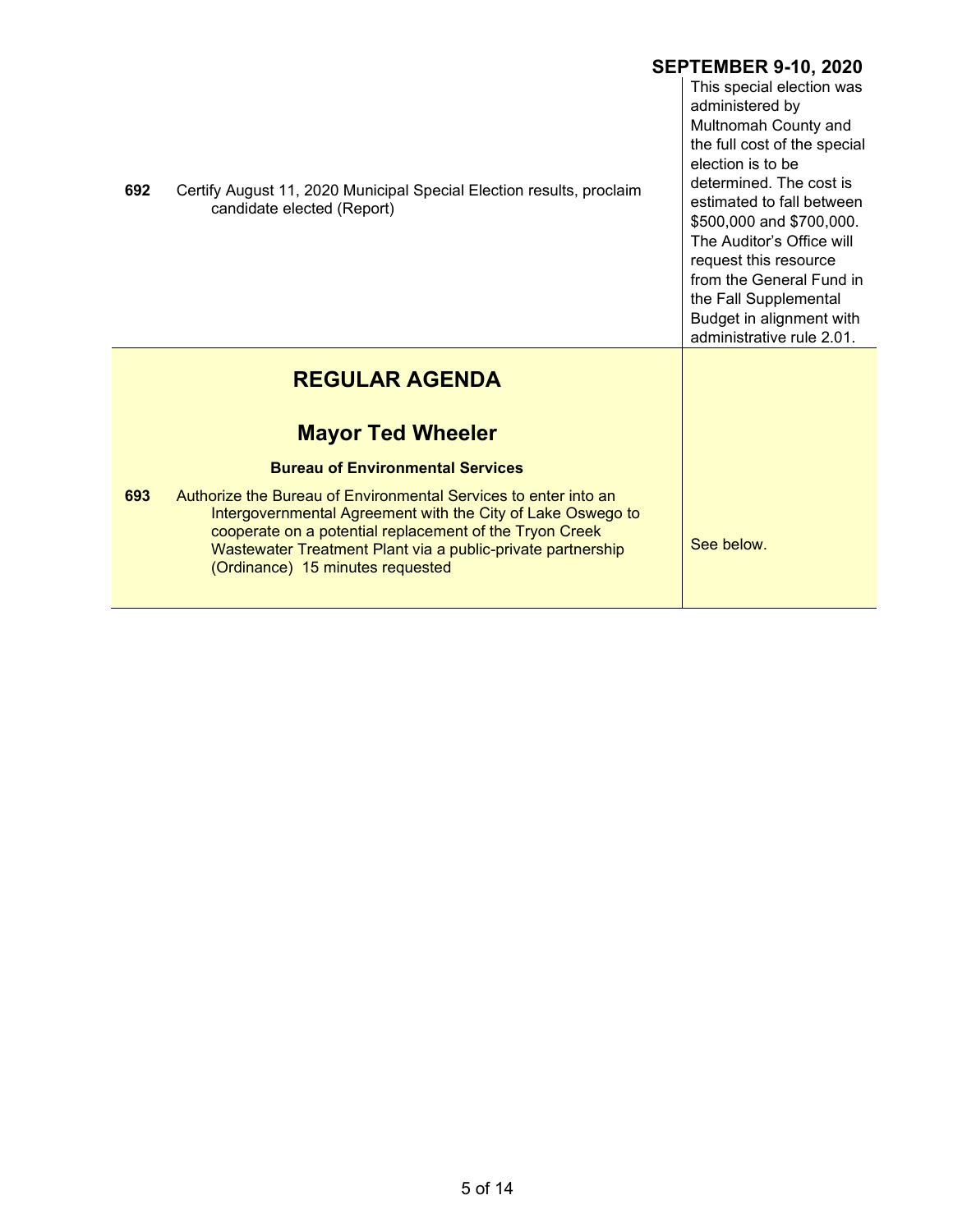|        | <b>Office of Management and Finance</b>                                                                                                                                                                                                                                                                                                                                                                                                                                                                                                |                                                                                                                                                                                                                                                                                                                                                                                                                                                                                                                                                                                                                     |
|--------|----------------------------------------------------------------------------------------------------------------------------------------------------------------------------------------------------------------------------------------------------------------------------------------------------------------------------------------------------------------------------------------------------------------------------------------------------------------------------------------------------------------------------------------|---------------------------------------------------------------------------------------------------------------------------------------------------------------------------------------------------------------------------------------------------------------------------------------------------------------------------------------------------------------------------------------------------------------------------------------------------------------------------------------------------------------------------------------------------------------------------------------------------------------------|
| $*694$ | Conduct a pilot program for the 2021 Citywide Charitable Campaign to<br>respond to COVID-19 and the racial justice movement as well as<br>the financial hardship facing City employees and the community<br>(Ordinance) 15 minutes requested                                                                                                                                                                                                                                                                                           | <b>Administrative costs</b><br>associated with the<br><b>Charitable Campaign</b><br>pilot are budgeted in the<br><b>OMF Business</b><br>Operations budget. The<br>ordinance would result in<br>a loss of approximately<br>\$12,000 to \$14,000 in<br>revenue that OMF<br><b>Business Operations</b><br>would previously seek as<br>a reimbursement for the<br>campaign participants.<br>The practice of billing<br>charitable organizations<br>for administrative costs<br>will be suspended. Hard<br>costs will be kept to a<br>minimum and staff time<br>will be absorbed to run<br>this streamlined<br>campaign. |
| *695   | Pay settlement of the Estate of Lane Martin's wrongful death lawsuit in<br>the sum of \$975,000 involving Portland Police Bureau (Ordinance)<br>20 minutes requested                                                                                                                                                                                                                                                                                                                                                                   | The source of funding is<br>the City's Insurance and<br>Claims Fund. All costs of<br>the settlement are in the<br>current fiscal year.                                                                                                                                                                                                                                                                                                                                                                                                                                                                              |
| 696    | Authorize sewer revenue bonds to finance sewer system capital<br>improvements in an amount not to exceed \$350 million and to<br>refund outstanding bonds (Ordinance) 10 minutes requested                                                                                                                                                                                                                                                                                                                                             | See below.                                                                                                                                                                                                                                                                                                                                                                                                                                                                                                                                                                                                          |
|        | <b>Portland Parks &amp; Recreation</b>                                                                                                                                                                                                                                                                                                                                                                                                                                                                                                 |                                                                                                                                                                                                                                                                                                                                                                                                                                                                                                                                                                                                                     |
| 697    | Approve findings to authorize an exemption to the competitive bidding<br>requirements, authorize a competitive solicitation for the use of the<br>alternative contracting method of Negotiated Request for<br>Proposals, and authorize the Chief Procurement Officer to execute<br>a contract with the successful proposer upon acceptance by the<br>Council of the Procurement Report, for the Mt. Tabor Yard<br>Maintenance Facility and Multimodal Pathway project for an<br>estimated \$8,100,000 (Ordinance) 10 minutes requested | This costs of this project<br>at current estimation are<br>budgeted in the Parks<br><b>Bureau CIP. Operations</b><br>and maintenance costs of<br>\$45,000 are also<br>budgeted in outyears and<br>had ongoing General<br><b>Fund resources</b><br>appropriated in the FY<br>2020-21 Budget.                                                                                                                                                                                                                                                                                                                         |
|        | <b>Portland Housing Bureau</b>                                                                                                                                                                                                                                                                                                                                                                                                                                                                                                         |                                                                                                                                                                                                                                                                                                                                                                                                                                                                                                                                                                                                                     |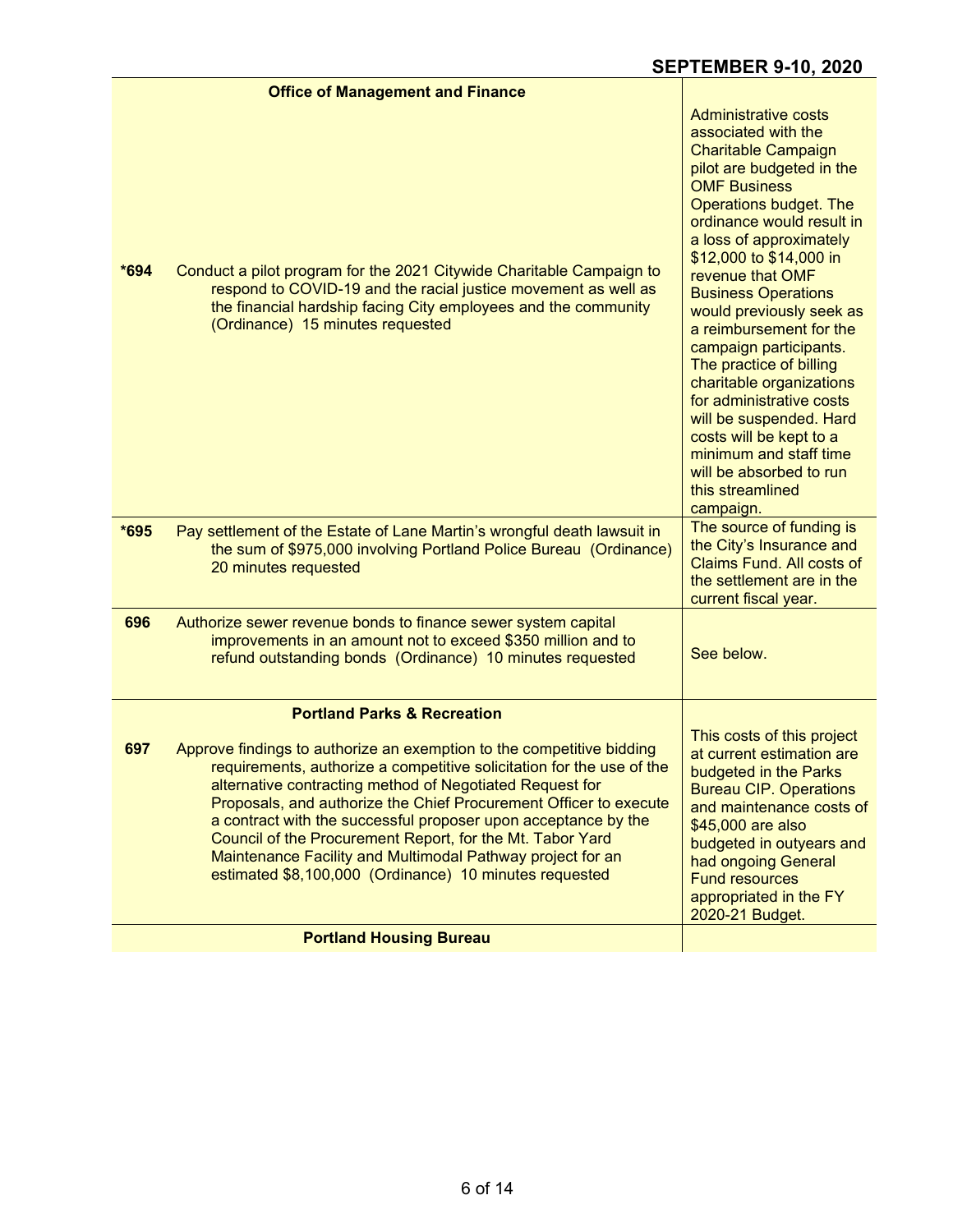|        |                                                                                                                                                                                                                                                                             | <b>SEPTEMBER 9-10, 2020</b>                                                                                                                                                                                                                                                                                                                                                                                                                                                                                                                                                                                                                                                                                                                                                                                     |
|--------|-----------------------------------------------------------------------------------------------------------------------------------------------------------------------------------------------------------------------------------------------------------------------------|-----------------------------------------------------------------------------------------------------------------------------------------------------------------------------------------------------------------------------------------------------------------------------------------------------------------------------------------------------------------------------------------------------------------------------------------------------------------------------------------------------------------------------------------------------------------------------------------------------------------------------------------------------------------------------------------------------------------------------------------------------------------------------------------------------------------|
| $*698$ | Authorize an Intergovernmental Agreement with the City of Gresham for<br>\$1,184,642 for the HOME Investment Partnership Program<br>(Ordinance) 10 minutes requested                                                                                                        | <b>This Ordinance</b><br>authorizes an<br>intergovernmental<br>agreement with the City<br>of Gresham for<br>\$1,184,642 for the HOME<br><b>Investment Partnership</b><br>Program. The source of<br>funding for this IGA is<br>federal entitlement funds<br>from the HUD HOME<br>Program. There is a total<br>of \$1,184,642 in HOME<br>funds available to<br><b>Gresham in the Portland</b><br>Housing Bureau budget,<br>comprised of \$708,006 in<br>FY 2020-21 Gresham<br><b>HOME funds, \$441,460</b><br>in carryover funds, and<br>\$35,176 in program<br>income. The City of<br><b>Gresham will implement</b><br>a portion of the HOME<br>Program in the amount of<br>\$1,151,199. The balance<br>of Gresham's HOME<br>program funding,<br>$$33,443$ , will be<br>administered by the City<br>of Portland. |
| $*699$ | Amend Joint Office of Homeless Services Intergovernmental Agreement<br>with Multnomah County to authorize FY 2020-21 budget allocation<br>to the Joint Office of Homeless Services and extend to June 2022<br>(Ordinance; amend Contract No. 30005335) 10 minutes requested | This amendment<br>authorizes the City's FY<br>2020-21 allocation to the<br>Joint Office totaling \$52.2<br>million, including \$32.5<br>million in City funds<br>(General Fund, Short-<br><b>Term Rental Revenue,</b><br>and Recreational<br><b>Cannabis Tax Funds)</b><br>and \$19.7 million in<br><b>Federal resources (which</b><br>includes additional funds<br>related to the CARES Act<br>and COVID-19<br>Response). In the event<br>the federal government<br>makes resources<br>available for COVID-19<br>related activities, the City<br>will request<br>reimbursement from the<br>federal government for<br>allowable expenses. The<br>City may also amend the<br>budget to substitute the<br>source of funding.                                                                                      |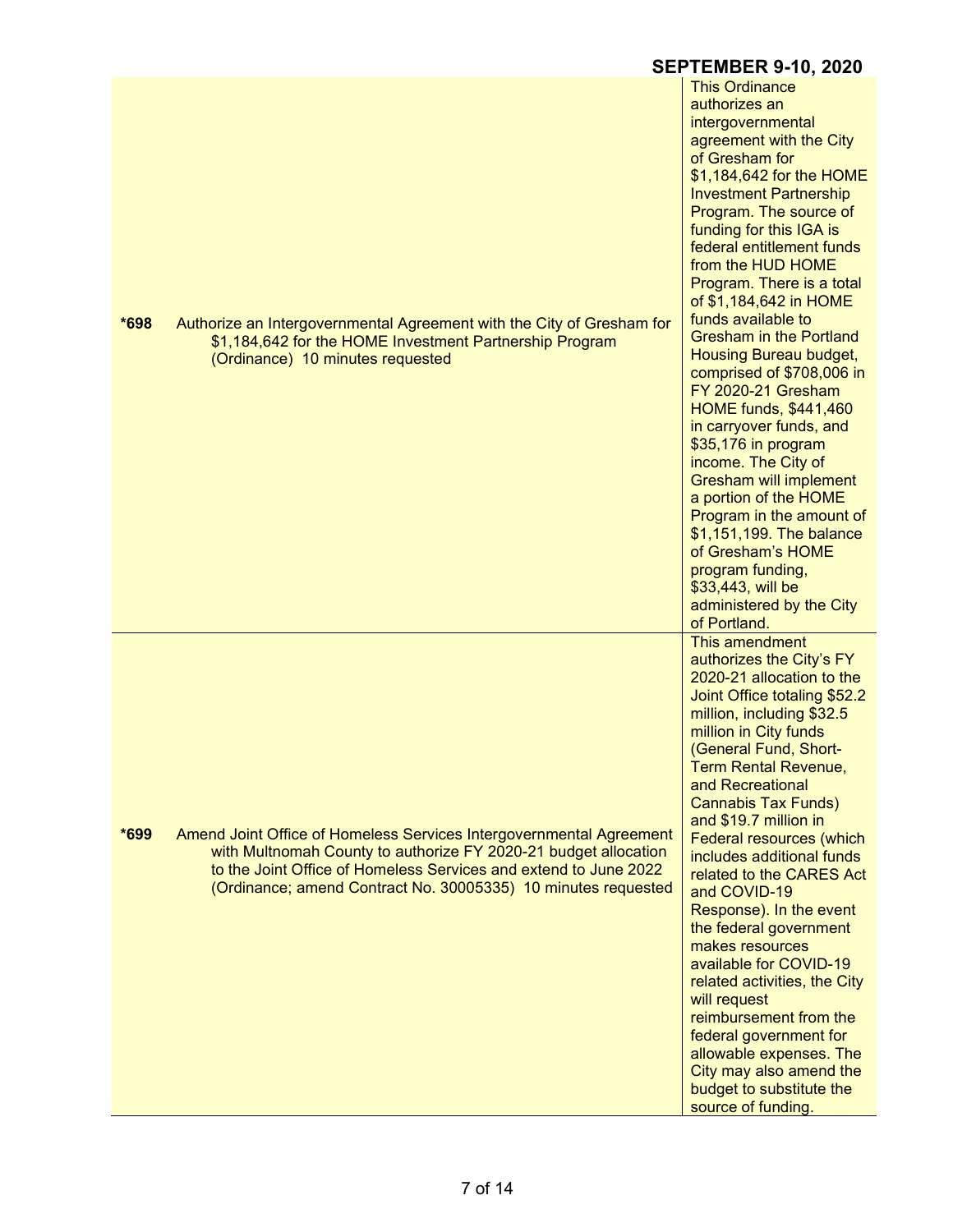|      | <b>SEPTEMBER 9-10, 2020</b>                                                                                                                                                                                                |                                                                                                                                                                                                                                                                                                                                                                                                                                                                                                                                                                                                                                                                                                                                                                                                                                                                       |
|------|----------------------------------------------------------------------------------------------------------------------------------------------------------------------------------------------------------------------------|-----------------------------------------------------------------------------------------------------------------------------------------------------------------------------------------------------------------------------------------------------------------------------------------------------------------------------------------------------------------------------------------------------------------------------------------------------------------------------------------------------------------------------------------------------------------------------------------------------------------------------------------------------------------------------------------------------------------------------------------------------------------------------------------------------------------------------------------------------------------------|
| *700 | Approve application under the Multiple-Unit Limited Tax Exemption<br>Program under the Inclusionary Housing Program for Sullivan's<br>Ridge-Building A located at 1722 NE Multnomah St (Ordinance)                         | This action would result<br>in estimated foregone<br>property tax revenues to<br>the City totaling \$10,977<br>over ten years for 8 units<br>affordable at or below<br>80% MFI, with 4 of these<br>8 units transferred Via<br><b>On-Site Consolidation</b><br>from another building in<br>the site. Total cost to all<br>jurisdictions forgoing<br>revenue is estimated at<br>\$33,262. The estimated<br>value of the tax<br>exemption for the first<br>year is \$3,612 (all<br>jurisdictions), which<br>equals approximately<br>\$416 per affordable unit<br>per year of affordability.<br>The City will still benefit<br>from property taxes<br>collected on the improved<br>value of the land during<br>the exemption period.<br>The City will pay<br><b>Multnomah County the</b><br>\$6,800 application<br>activation fee if the<br>application moves<br>forward. |
| *701 | Approve application under the Multiple-Unit Limited Tax Exemption<br>Program under the Inclusionary Housing Program for Sullivan's<br>Ridge-Building D located at 1812 NE Multnomah St (Ordinance)<br>10 minutes requested | This action would result<br>in estimated foregone<br>property tax revenues to<br>the City totaling \$21,532<br>over ten years for 16<br>units affordable at or<br>below 80% MFI. Total<br>cost to all jurisdictions<br>forgoing revenue is<br>estimated at \$65,247.<br>The estimated value of<br>the tax exemption for the<br>first year is \$7,085 (all<br>jurisdictions), which<br>equals approximately<br>\$408 per affordable unit<br>per year of affordability.<br>The City will still benefit<br>from property taxes<br>collected on the improved<br>value of the land during<br>the exemption period.<br>The City will pay<br><b>Multnomah County the</b><br>\$9,000 application<br>activation fee if the<br>application moves<br>forward.                                                                                                                    |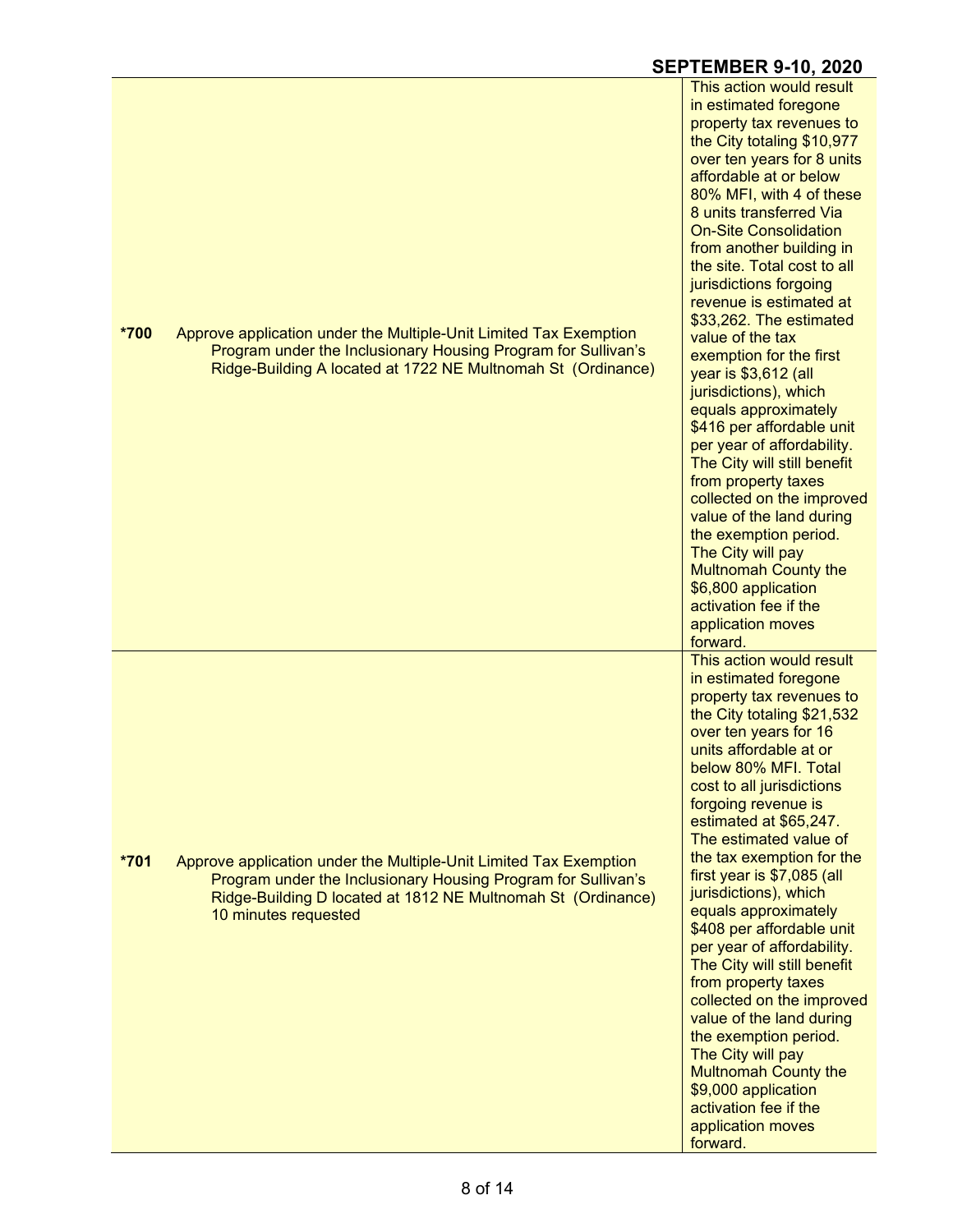# **SEPTEMBER 9-10, 2020**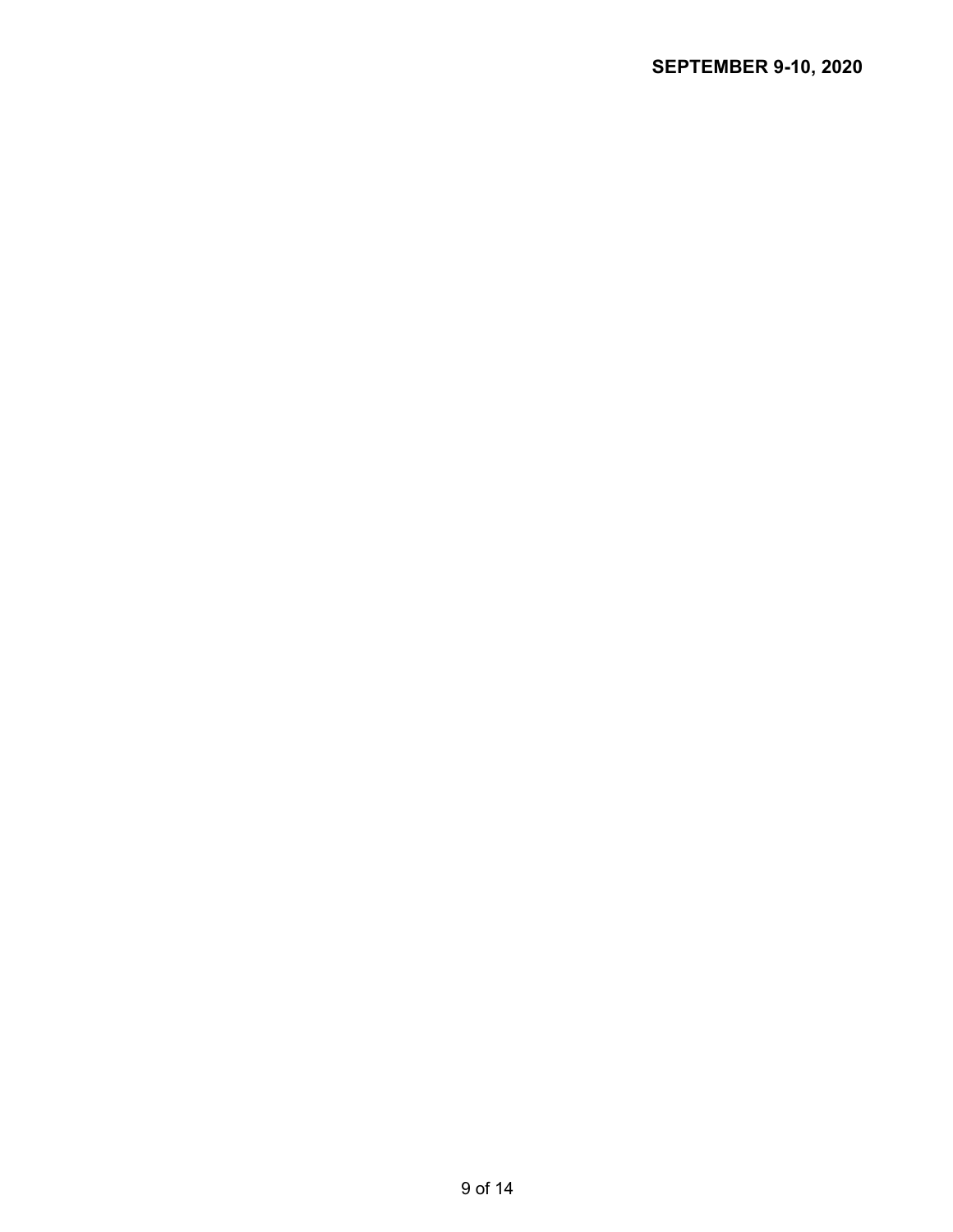|      | <b>Commissioner Chloe Eudaly</b>                                                                                                                                                                                                                                                                                                                                                         |                                                                                                                                                                                                                                                                                                                                                                                                                                                                                                                                   |
|------|------------------------------------------------------------------------------------------------------------------------------------------------------------------------------------------------------------------------------------------------------------------------------------------------------------------------------------------------------------------------------------------|-----------------------------------------------------------------------------------------------------------------------------------------------------------------------------------------------------------------------------------------------------------------------------------------------------------------------------------------------------------------------------------------------------------------------------------------------------------------------------------------------------------------------------------|
|      | <b>Bureau of Transportation</b>                                                                                                                                                                                                                                                                                                                                                          |                                                                                                                                                                                                                                                                                                                                                                                                                                                                                                                                   |
| 702  | Vacate SW Broadway Dr at SW Grant St subject to certain conditions<br>and reservations (Hearing; Ordinance; VAC-10110) 15 minutes<br>requested                                                                                                                                                                                                                                           | The process for vacating<br>streets is a cost recovery<br>program and according to<br>the Bureau does not<br>have a net impact on<br>PBOT's budget. The<br>costs for processing the<br>vacation request<br>are being paid by the<br>Owners. The cost of the<br>street vacation is<br>estimated (with moderate<br>confidence) to be<br>approximately<br>\$24,000. Fees paid by<br>the Owners for this street<br>vacation will cover the<br>actual expenditures<br>incurred by City staff for<br>the processing of this<br>request. |
|      | WEDNESDAY, 2:00 PM, SEPTEMBER 9, 2020                                                                                                                                                                                                                                                                                                                                                    |                                                                                                                                                                                                                                                                                                                                                                                                                                                                                                                                   |
| *703 | <b>TIME CERTAIN: 2:00 PM - Prohibit the acquisition and use of Face</b><br>Recognition Technologies by City bureaus (Ordinance introduced<br>by Mayor Wheeler) 2 hours requested for items 703-704                                                                                                                                                                                       | See below.                                                                                                                                                                                                                                                                                                                                                                                                                                                                                                                        |
| 704  | Prohibit the use of Face Recognition Technologies by private entities in<br>places of public accommodation in the City (Ordinance introduced<br>by Mayor Wheeler; add Code Title 34)                                                                                                                                                                                                     | See below.                                                                                                                                                                                                                                                                                                                                                                                                                                                                                                                        |
|      | <b>THURSDAY, 2:00 PM, SEPTEMBER 10, 2020</b>                                                                                                                                                                                                                                                                                                                                             |                                                                                                                                                                                                                                                                                                                                                                                                                                                                                                                                   |
| 705  | TIME CERTAIN: 2:00 PM - Consider appeal by Leonard Gionet,<br>Yvonne Meekcoms, and Mary Henry De Tessan against the<br>Design Commission's decision to approve, with conditions, the<br>Alamo Manhattan 4-block development in the South Waterfront<br>Sub-District of the Central City Plan District (Hearing introduced by<br>Mayor Wheeler; LU 20-102914 DZM AD GW) 2 hours requested | This is not a legislative<br>action. There are no<br>ongoing costs to the City<br>associated with this<br>quasi-judicial land use<br>review. City staff costs to<br>conduct Land Use<br>Reviews and process<br>appeals are generally<br>fee-supported; in this<br>case the appeal fee was<br>paid by the appellant.                                                                                                                                                                                                               |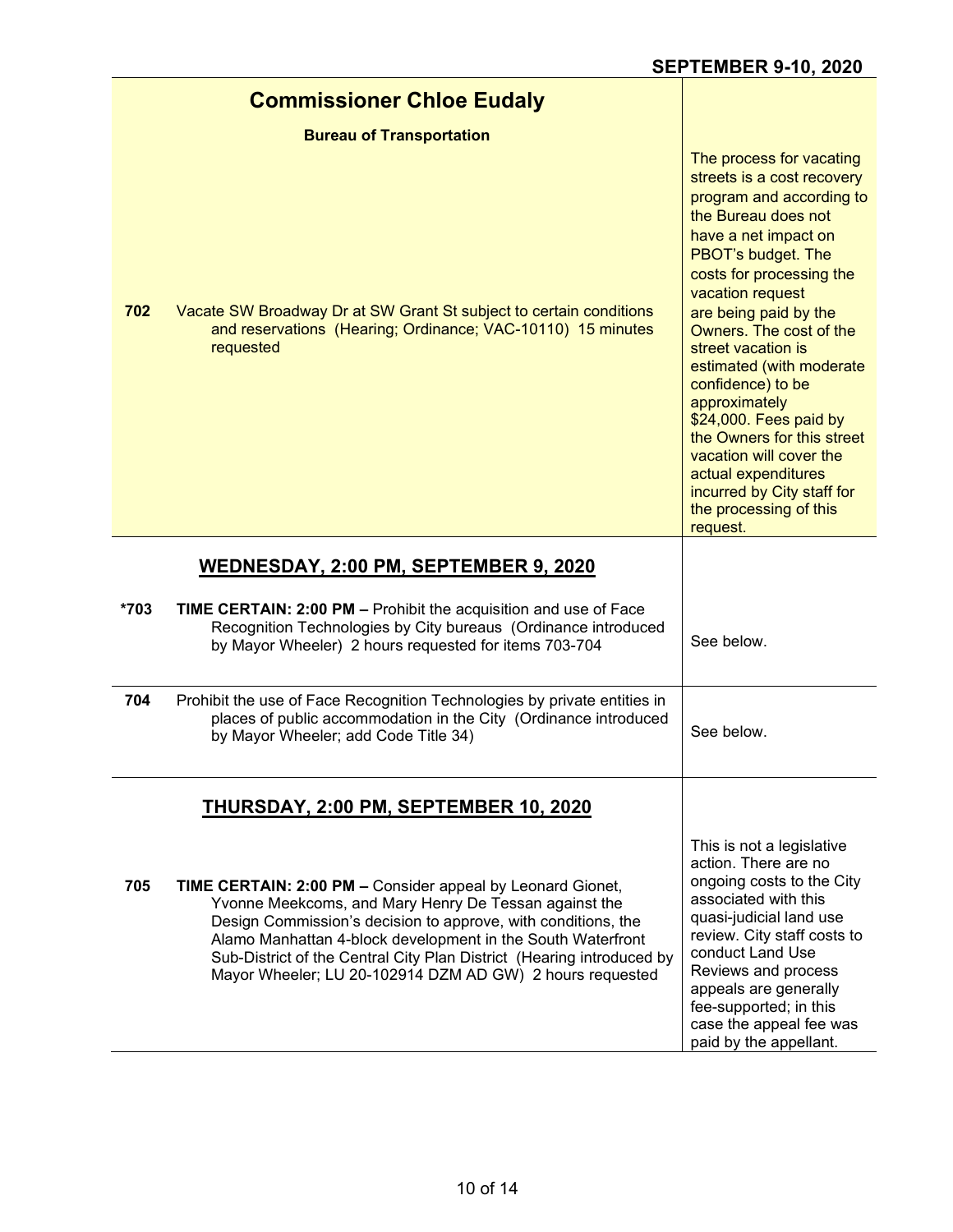| *706 | <b>TIME CERTAIN: 4:00 PM - Authorize changes to established Safety</b><br>Net Program allowing the Director of Human Resources and<br>Bureau Directors additional authority to enter into flexible safety net<br>temporary leave, safety net severance, and reduction of hours<br>agreements during FY 2020-21 and FY 2021-22 (Ordinance<br>introduced by Mayor Wheeler) 20 minutes requested | See below. |
|------|-----------------------------------------------------------------------------------------------------------------------------------------------------------------------------------------------------------------------------------------------------------------------------------------------------------------------------------------------------------------------------------------------|------------|
|      |                                                                                                                                                                                                                                                                                                                                                                                               |            |

**681** Authorize the Bureau of Environmental Services to transfer up to \$369,000 to the Peninsula Drainage District #1 for operational and capital expenses expected during FY 2020-21

#### **CBO Analysis**

Council has previously authorized the transfer of \$123,000 to PEN 1 in FY 2020-21 via Special Appropriations in the FY 2020-21 Adopted Budget for portions of the PEN 1 request that are not related to stormwater services. \$369,000 in BES FY 2020-21 resources are currently available in the Sewer System Operating Fund. At the time of development of BES's Requested Budget, it was not clear that the PEN 1 funding request would be necessary and supportable. This expense was therefore not included in the Requested or Adopted FY2020-21 Budget but was included in the BES forecast that identified revenues required to support FY2020-21 revenues. There is no additional rate impact that results from this action; however, BES anticipates an adjustment in the FY2020-21 Fall BMP to reflect this specific expense.

**684** Authorize an Intergovernmental Agreement with Metro Regional Government for the Revenue Division of the Bureau of Revenue and Financial Services to administer the Metro Supportive Housing Services Tax

#### **CBO Analysis**

Metro will pay One-time Implementation Services not-to-exceed \$27,377,956 to initiate the program. Metro will also pay Annual Compensation to the City for all services provided under this Agreement during the Term. The Annual Compensation is equal to the actual costs incurred by the City, not-to-exceed the annual amounts shown in Exhibit A for FY 2020-21 through FY 2024-25. The Annual Compensation includes an amount for "ITS Upgrade Set Aside", a reserve amount to cover future upgrade costs of the ITS. Upon termination of this Agreement, the City will refund any unused ITS Upgrade Set Aside funds paid by Metro, plus any interest earned by those funds based on the City's internal interest allocation used for its own funds.

Maximum Annual Compensation for years starting FY 2025-26 will be escalated by the Consumer Price Index for Urban Wage Earners and Clerical Workers (CPI-W) for West Region– Size Class A, not seasonally adjusted, as published by the United States Bureau of Labor Statistics.

One-time Implementation Services and Annual Compensation will include a contingency budget line item to cover unforeseen expenses. If contingency is unneeded, it will be deducted from One-time Implementation Services and/or Annual Compensation.

The City is implementing new tax collection software ("Integrated Tax System" or "ITS") that will be operational in FY 2020-21. Each of the tax programs on the ITS platform will contribute to ITS project costs for bonded and un-bonded debt service based on their relative proportion of the total revenue collected using a three-fiscal year look back of actual revenues. In the event a new program is collected on ITS after this IGA is implemented, it will be allocated a portion of ITS project costs for bonded and un-bonded debt service commencing in the fiscal year in which the program begins to generate revenue. This will result in a reduction of debt service costs for existing revenue programs on the platform assuming no other factors change, such as the amount collected by those programs, or programs terminating. Debt service costs will cease after the 10th year. Annual ITS debt service to be recovered is currently estimated at \$2,263,736, and will be finalized on June 30, 2021. Metro's estimated ITS Debt Service payment to the City is \$753,727 each year.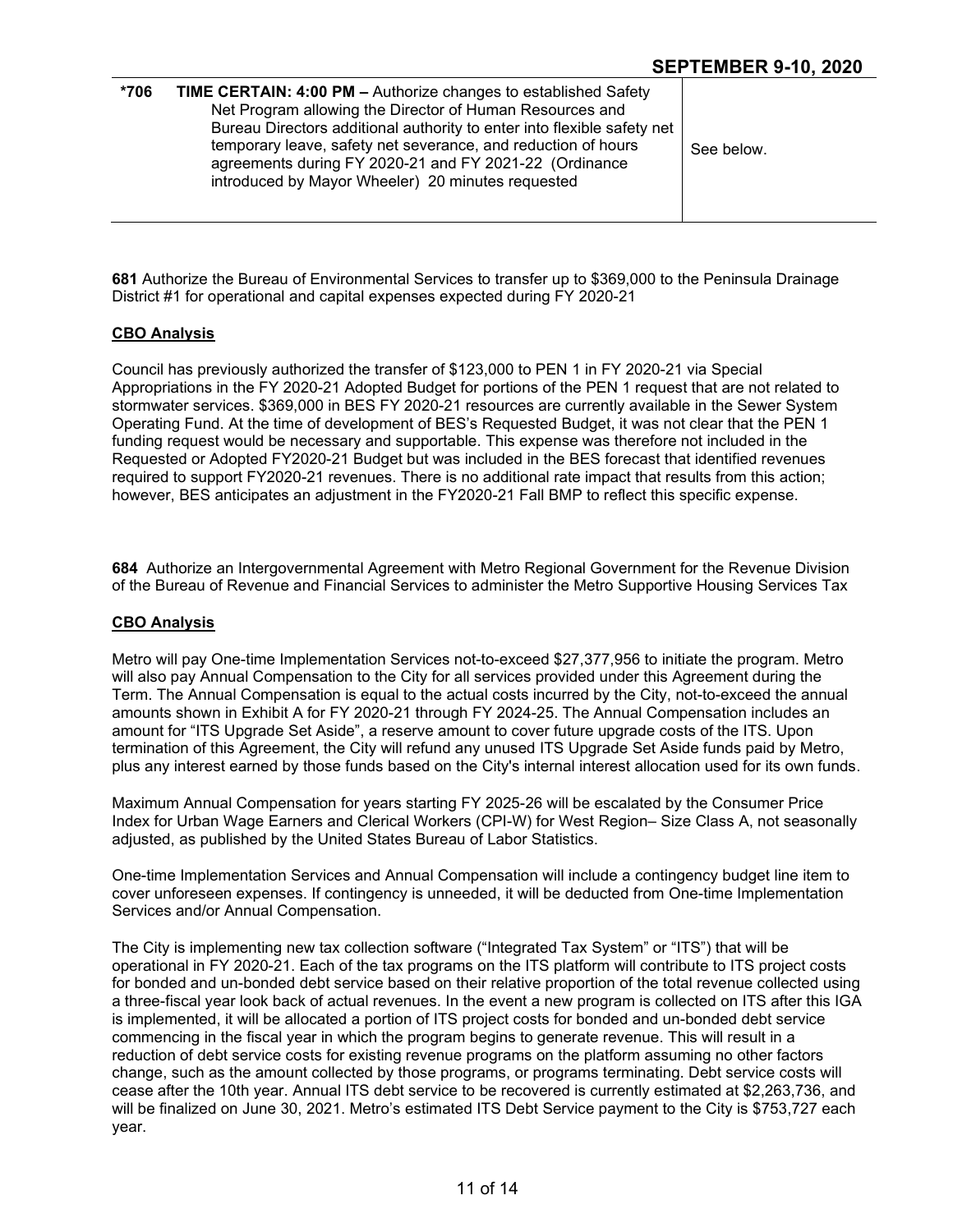**685** Amend contract with FAST Enterprises, LLC, to increase contract amount by \$27,807,054 and extend the contract term by up to 15 months to incorporate Metro's Supportive Housing Services personal and business income taxes into the Revenue Division's Integrated Tax System

#### **CBO Analysis**

The new not-to-exceed amount of the contract will be \$48,807,054. Metro will reimburse the City for the City's actual costs related to the administration of the new tax programs, including ITS costs, in accordance with the negotiated IGA. FAST's ITS development costs of \$25,307,054 would be a component of the City's total actual costs to administer Metro's tax programs. The additional \$2,500,000 in the increased contract amount results from adding 15 months of City maintenance to the contract term. The additional months are needed for the new contract expiration date to match the Metro IGA. The added maintenance amount is already included in budgeted City maintenance costs and does not represent any increase to that budget. The additional City maintenance cost will not be reimbursed by Metro, as it is directly related only to the original implementation scope of ITS.

**693** Authorize the Bureau of Environmental Services to enter into an Intergovernmental Agreement with the City of Lake Oswego to cooperate on a potential replacement of the Tryon Creek Wastewater Treatment Plant via a public-private partnership

#### **CBO Analysis**

There is no direct budgetary or fiscal impact of this proposed action. BES staff will continue to contribute staff time to participate in the procurement process and project feasibility review. Capital reinvestment needed at TCWTP is estimated to be in the range of \$150 million to \$200 million or more over next 30 years, with nearly \$100 million of that amount anticipated within the next 10 years.

This Ordinance and the accompanying draft intergovernmental agreement will support the cities of Portland and Lake Oswego to proceed with the procurement process for a public-private partnership to design, build, finance, operate and maintain ("DBFOM") a replacement sewer treatment plant within the City of Lake Oswego. The procurement process is being led and managed by the City of Lake Oswego as they will become the long-term owner of the new treatment plant and will have the direct contractual relationship with the DBFOM provider. Portland will pay Lake Oswego for wastewater collection and treatment services rendered under the new DBFOM arrangement. (This is the reverse of the current arrangement, where Portland owns/operates and Lake Oswego pays for services.) The City of Portland expects to have two representatives on the committee responsible for selection of the DBFOM provider.

If the City of Lake Oswego procurement is successful and DBFOM of a new Lake Oswego-owned treatment plant proceeds, future City Council action (via a new intergovernmental agreement) will define long-term responsibilities under the new arrangement, including financial obligations and costs. The expectation of BES staff is that the all-in long-term costs of a DBFOM will be, at minimum, cost neutral to the City of Portland. Current indications are that the long-term all-in costs of the DBFOM will be less than the status quo of City of Portland ownership and reinvestment. The procurement process will provide the information necessary to make a confident determination regarding long-term cost expectations. An indication that all-in long-term costs are equal to or below the status quo of City Portland ownership and reinvestment is expected to be a condition of deeming the procurement successful. If the procurement indicates higher costs than the status quo, the procurement is expected to be deemed unsuccessful. If the procurement is not successful, the City of Portland will continue to own and operate TCWTP, and investment in major facility upgrades will commence under the terms of the 1984 Agreement.

If the procurement is successful and the DBFOM project is deemed feasible based upon those results, and either Lake Oswego or Portland subsequently decide to terminate the project, the City of Portland could be responsible for a portion of the costs incurred by the successful bidder as of the point of that termination decision. Those costs are not expected; the scope of those potential costs is currently not known.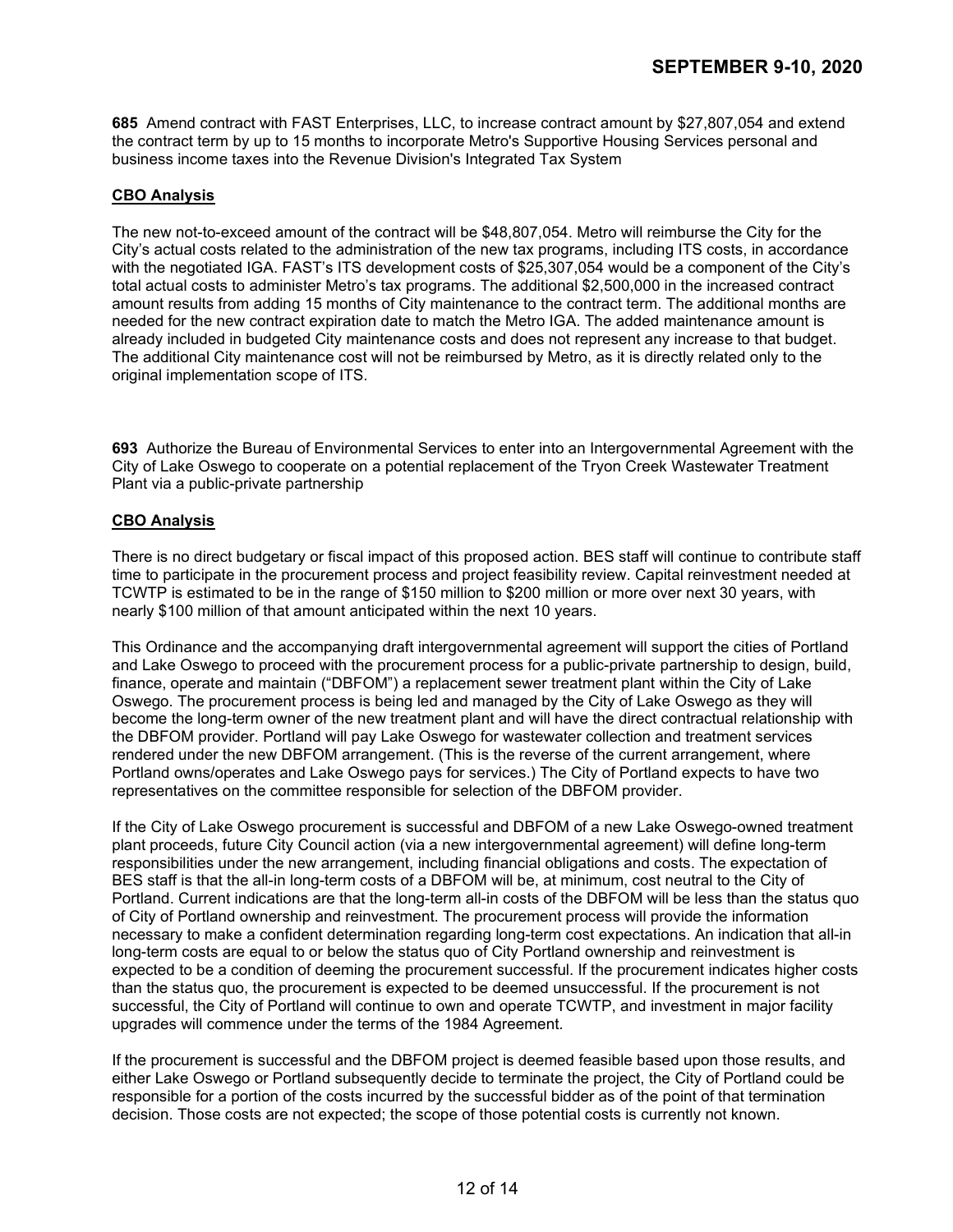**696** Authorize sewer revenue bonds to finance sewer system capital improvements in an amount not to exceed \$350 million and to refund outstanding bonds

#### **CBO Analysis**

The proposed legislation authorizes the issuance of bonds secured by the net revenues of the City's sewer system that are sufficient to provide proceeds of up to \$350 million to finance capital assets of the sewer system. Additionally, the Ordinance authorizes the issuance of sewer system revenue refunding bonds to refund any outstanding sewer system revenue bonds (the "Refundable Bonds") that produce debt service savings or to reorganize outstanding debt if necessary. Currently, the only outstanding Refundable Bonds would need to be advance refunded. The City may consider a taxable advance refunding or secondary market purchase of bonds if advantageous market conditions exist at the time of the bond sale(s).

The Ordinance is intended to authorize Bonds that are expected to be issued in FY 2020-21 and FY 2021- 22. While approximately \$140 million of Bonds are expected to be issued in the current fiscal year, a higher amount may be issued to fund project needs if there is a financial benefit in doing so based on market conditions at the time of the sale.

While the repayment structure will not be finalized until the sale date of the Bonds, estimated annual debt service on the Bonds is expected to be issued in FY 2020-21 is approximately \$8.8 million. The rate increase of 2.85% in FY 2020-21 for the average sewer single family bill is projected to be sufficient to meet debt service coverage requirements with the issuance of the Bonds.

**703 TIME CERTAIN: 2:00 PM –** Prohibit the acquisition and use of Face Recognition Technologies by City bureaus

#### **CBO Analysis**

This Ordinance prohibits the use of Face Recognition Technologies by all City of Portland bureaus. Each bureau director is responsible for enforcing this policy within its bureau. It also directs the Bureau of Planning and Sustainability and the Office of Equity and Human Rights to coordinate actions to create awareness among City bureaus about this policy. There is no immediate financial or budget impact that would result from adopting this ordinance; however the Bureau of Planning and Sustainability states that it will likely seek future budget resources needed to implement a process for more privacy and surveillance governance, and awareness and future work related to these topics. The amount and timeline for required resources is currently unknown.

**704** Prohibit the use of Face Recognition Technologies by private entities in places of public accommodation in the City

#### **CBO Analysis**

This Ordinance adopts Code Title 34 Digital Justice effective January 1, 2021 as shown in Exhibit A. This Code will "prohibit the use of Face Recognition Technologies in Places of Public Accommodation by Private Entities within the boundaries of the City of Portland." This is a precautionary action that shall remain in effect until the City adopts or revises an appropriate model for the regulation of Face Recognition Technologies. The bureau notes that Face Recognition Technologies are not widely used in places of public accommodation in Portland; however, some local businesses may be impacted by the ban.

There are no direct financial costs to the City as a result of this Ordinance; however there may be unknown future costs to the City to develop rules and structures that allow appropriate uses of Face Recognition Technologies and/or enforcement, as noted in above analysis for Council Item 703. The Ordinance also directs additional public awareness, engagement, and coordination work by BPS, OEHR, and the City Attorney's Office on the topic of facial recognition with other jurisdictions and community members, which